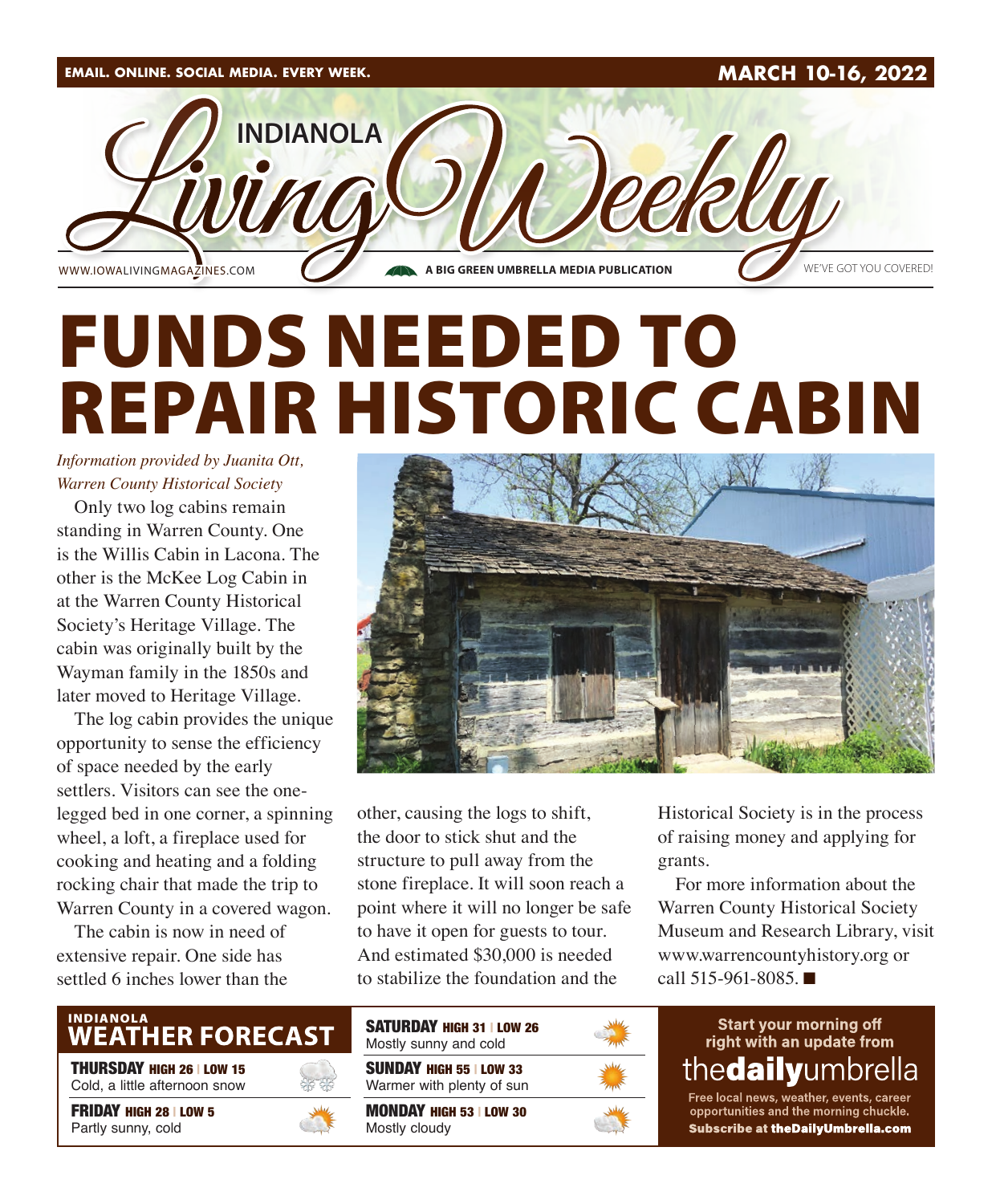### FROM THE PUBLISHER LET'S FORGET ABOUT THIS CALL

Jim Croce asked for help from a telephone operator to place a call in his 1972 hit song "Operator (That's Not the Way It Feels)." And in 1972, using a telephone operator for assistance was common. But what about today? When was the last time you spoke with an operator? Even the term operator seems antiquated now. Sounds more like a surgeon.

Do you remember when 1-800 numbers became mainstream? They launched in 1967, according to ringcentral.com, with a goal to cut down on labor-intensive collect calls that often required live operators. By the 1980s, every company seemingly had a 1-800 number, and my childhood buddies and I enjoyed dialing as many of them as we possibly could. We spent countless hours searching for and calling the 1-800 numbers on household products and telling the company representatives that we were doing a science fair project and were wondering if they would

send us some free samples. We then provided our friend Dave's name and address. His parents' mailbox overflowed with samples and



promotional materials every day, leaving his mother to wonder what in the world was going on. I can't remember my own zip code today, but I can tell you Dave's exact and complete home mailing address.

The practical jokes intensified. Most every TV infomercial back then had a heavily promoted 1-800 number to call and order products and have them shipped COD (cash on delivery). No pre-payment or credit cards were required, and there was no ability (that we knew of then) to track where the orders came from. So, the orders to Dave's home started. Ginsu knives. Armourcote pots and pans. The Pocket Fisherman. Chia Pet. Mr. Microphone. But wait, there's more. The Egg Scrambler. Time Life books. The Abdominizer. The Thighmaster. And a wide

assortment of feminine hygiene products, gold coin collections and K-tel Records. We thought it was funny. Dave's mother didn't.

I realize now that ordering these types of products under another person's name is illegal, immoral and some other things that start with an "i." I am also not sure if a statute of limitations applies, so let me be clear: I was appalled that my friends Ian, Tommy and Mark would engage in such activity.

With that in mind, I close this column with the words of Jim Croce: "Oh, operator, let's forget about this call. There's no one there I really wanted to talk to. Thank you for your time. Oh, you've been so much more than kind. You can keep the dime."

Have a great week, and thanks for reading.

**Shane Goodman**

President and Publisher



Big Green Umbrella Media shane@dmcityview.com 515-953-4822, ext. 305

**INDIANOLA** )eekly

**A publication of Big Green Umbrella Media, Inc. Address:** 8101 Birchwood Court, Suite, D, Johnston, IA 50131 **Website:** [www.iowalivingmagazines.com](http://www.iowalivingmagazines.com)



**News contact** Tammy Pearson 515-953-4822, ext. 302 [tammy@iowalivingmagazines.com](mailto:tammy@iowalivingmagazines.com)

**Advertising contact** Kristine McDonald 515-975-3543 [kristine@iowalivingmagazines.com](mailto:kristine@iowalivingmagazines.com)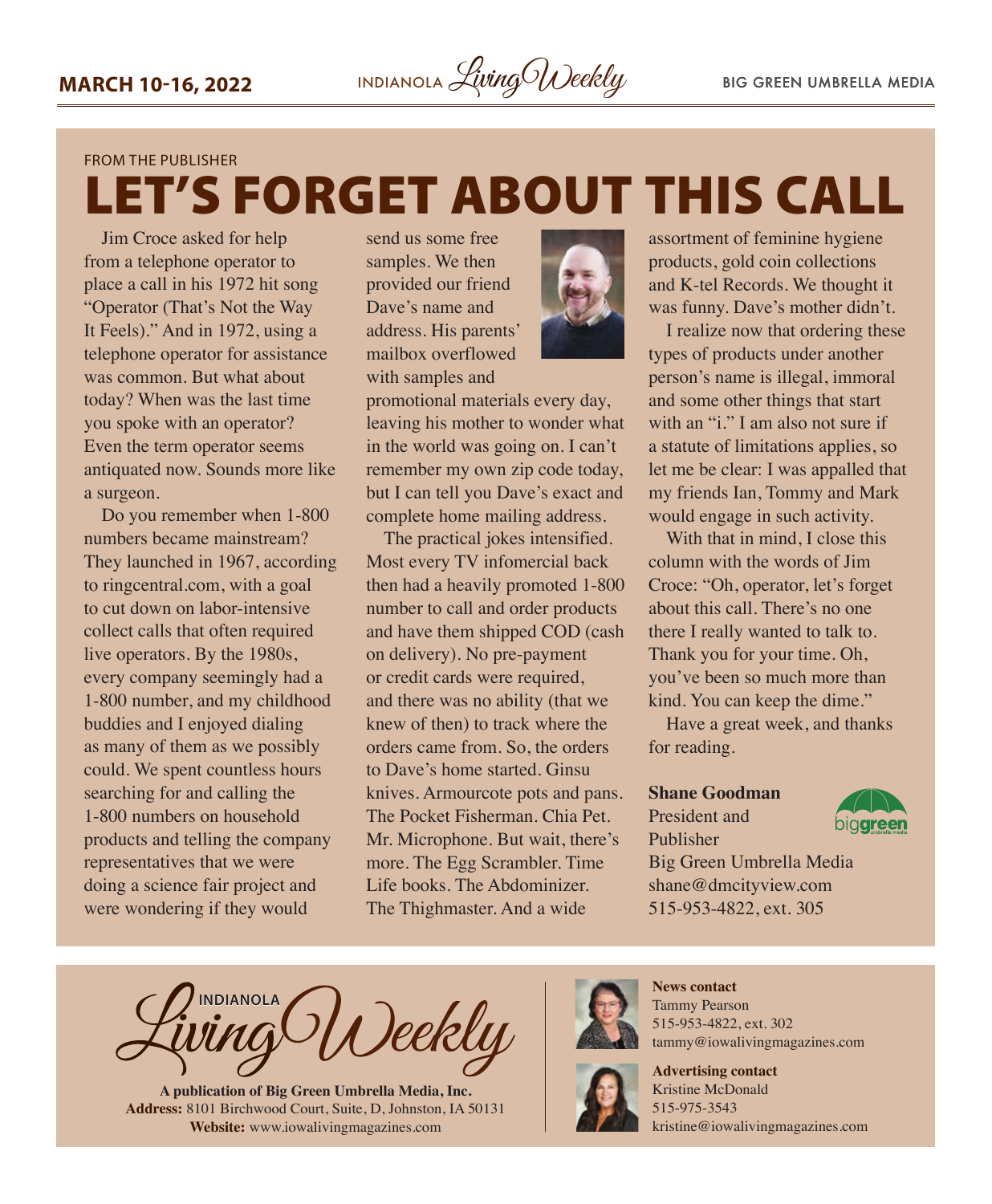BIG GREEN UMBRELLA MEDIA INDIANOLA LivingWeekly **MARCH 10-16, 2022**

# FAMILY FLASHLIGHT EASTER EGG HUNT

The Family Flashlight Easter Egg Hunt, for ages 2-13 plus family, will be held Friday, April 8, 8 p.m. (rain date April 9, 8 p.m.). at the Indianola Activity Center patio, 2204 W. Second Ave. (Highway 92). The participating child need to be registered by Friday, April 1 or when full. Cost is \$9 for the participating child. Child must dress for the weather, bring their own flashlight and bring a sack or basket for eggs. Eggs will contain candy or prizes. Register online at [https://www.indianolaiowa.gov/225/Parks-](https://www.indianolaiowa.gov/225/Parks-Recreation) $R$ ecreation.  $\blacksquare$ 

## TUESDAY TUNES & TREATS: ROYCE JOHNS

Des Moines native Royce Johns will perform Tuesday, March 15, 2-3 p.m., at the Buxton Room, 2204 W. Second Ave., Indianola. Johns is an Iowa-based classic country artist who has released two albums that include timeless, original songs about heartache and healing, as well as covers of songs by Merle Haggard, Buck Owens, Waylon Jennings, George Jones and Johnny Cash. No registration required to attend thanks to sponsor United Healthcare. Dessert will be provided by Indianola Hy-Vee.  $\blacksquare$ 

## SPRING BREAK ESCAPE ROOM FOR TEENS

Find clues and solve riddles to escape the Spring Break Escape Room on Thursday, March 17 at the Indianola Public Library, 207 N. B St. Snacks will be provided. This event is for grades 6-12 only. Registration is required. Choose between two time slots (1:30 p.m. or 3:30 p.m.). The event is free. Register online at [https://docs.google.com/forms/d/e/1FAIpQLSePDunrP5O](https://docs.google.com/forms/d/e/1FAIpQLSePDunrP5O0mqnoJiKsOm7ze5Dl7bgbH6HkUCImEoWUFqu79A/viewform) [0mqnoJiKsOm7ze5Dl7bgbH6HkUCImEoWUFqu79A/viewform.](https://docs.google.com/forms/d/e/1FAIpQLSePDunrP5O0mqnoJiKsOm7ze5Dl7bgbH6HkUCImEoWUFqu79A/viewform)

### **WE WILL RUN YOUR INDIANOLA NEWS ITEMS FOR FREE.** Email your news by Tuesday at 5 p.m. to: [tammy@iowalivingmagazines.com](mailto:tammy@iowalivingmagazines.com) or call 515-953-4822, ext. 302

# FAMILY BINGO

Bring the entire family to enjoy bingo with snacks and prizes on Tuesday, March 15, 6:30 p.m., at the Indianola Public Library, 207  $N. B St.$ 

## 'NEXT TO NORMAL' AT CAROUSEL THEATRE

The Carousel Theatre of Indianola presents "Next to Normal." Nominated for 11 Tony Awards, winner of three, this powerful rock musical delves deeply into issues of mental health. The production is March 18-27. For more information, visit [https://carouseltheatre.](https://carouseltheatre.org/?page_id=196) [org/?page\\_id=196](https://carouseltheatre.org/?page_id=196).  $\blacksquare$ 

### IHS SPORTS SCHEDULES

FRIDAY, MARCH 11 3:30 P.M. TRACK & FIELD: BOYS JV/VARSITY INDOOR MEET @ IOWA STATE UNIVERSITY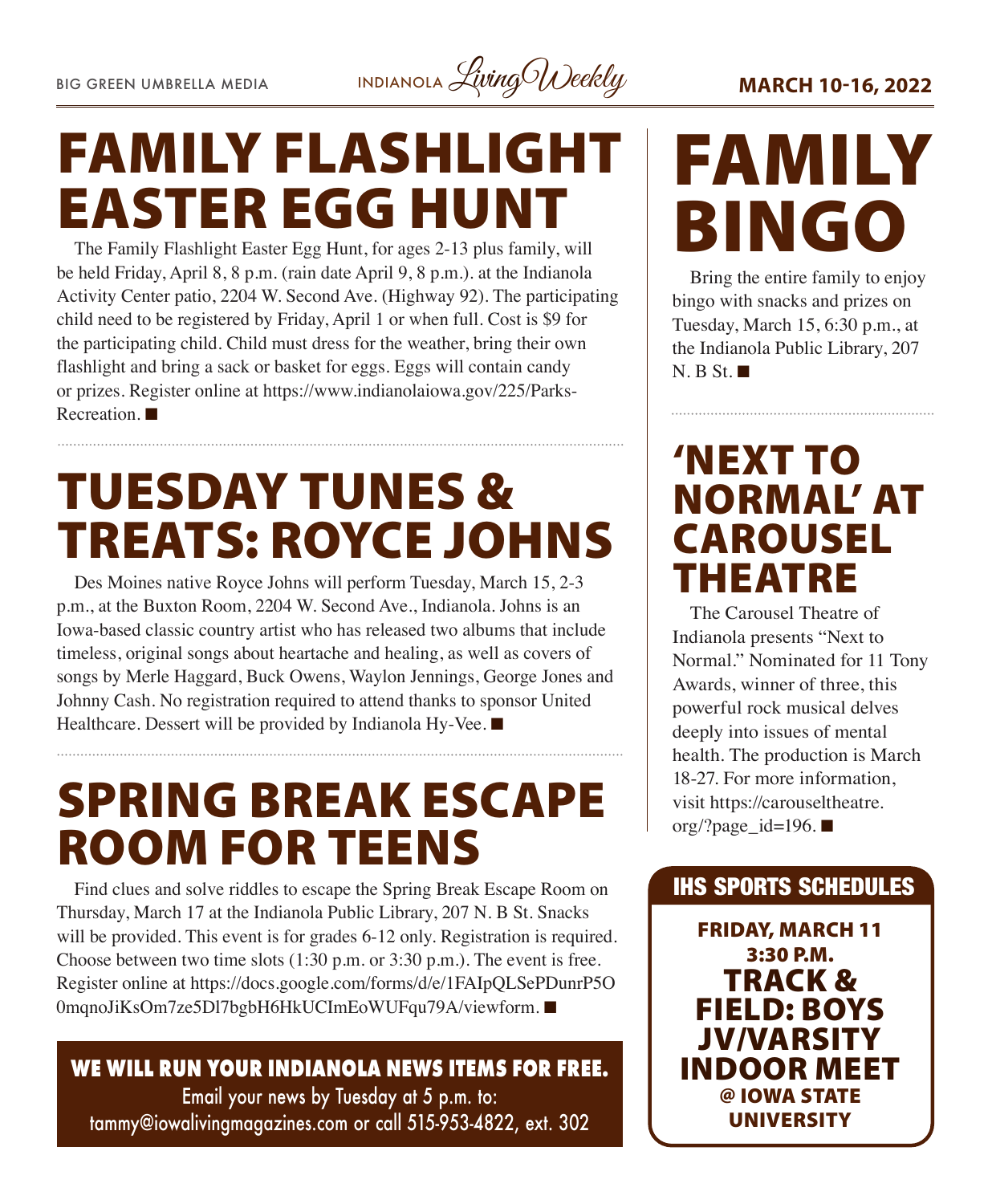

### BABYSITTING CLINIC (5TH GRADE & UP)

The next Babysitting Clinic for grades 5 and higher is March 29-31, 4-6 p.m. at the Warren County Extension Office, 200 W. Second Ave., Indianola. In this class, presented by Iowa State University Extension and Outreach, participants will learn their responsibilities as a babysitter, what parents expect, how to care for infants and young children, age-appropriate activities, safety, and how to handle emergencies. Open to boys and girls in fifth grade and above. The registration fee includes a workbook, childcare resources, and snack. Participants who attend all three sessions will receive a certificate of participation. Each participant needs to bring a baby doll and a children's toy for use in class. Non-4-H members must complete a 4-H medical form and bring it to the first day of the babysitting clinic. Cost is \$31 for City of Indianola residents and \$36 for nonresidents. Register online at [https://apm.activecommunities.](https://apm.activecommunities.com/cityofindianola/Activity_Search/1704) [com/cityofindianola/Activity\\_](https://apm.activecommunities.com/cityofindianola/Activity_Search/1704) [Search/1704](https://apm.activecommunities.com/cityofindianola/Activity_Search/1704) $\blacksquare$ 



# LENTEN FISH DINNERS

The Indianola Knights of Columbus Lenten Fish Dinners (dine-in or carry-out) will be held March 11, 18, 25 and April 1 and April 8 at St. Thomas Aquinas Parish Hall. Serving will be from 5:30-7 p.m. Cost is \$12 for adults and carry-out orders and \$5 for children 6-12. Children younger than 5 are free.  $\blacksquare$ 

# INDY VENDOR FAIR

The Indy Vendor Fair, hosted by Whip It Good Catering, features a variety of vendors offering crafts, freezer meals, soups, baked goods, candles, fresh-baked breads, gifts, clothing and much more. The event is March 19, 9 a.m. to noon, at the Odd Fellows Hall, 1202 S. Jefferson Way, Indianola. For more information, email [whipitgood515@gmail.com](mailto:whipitgood515@gmail.com). ■ 

## FUNERAL NOTICES

*Funeral notices can be emailed to [tammy@iowalivingmagazines.com](mailto:tammy@iowalivingmagazines.com) and run for free.*

### **LARRY DEAN WHITE**

Larry Dean White, 78, died Feb. 27, 2022, from complications of renal disease at Good Samaritan Society in Indianola. He grew up in rural Calhoun, Missouri. After completing high school, Larry enlisted in the U.S. Army. Shortly after his discharge, he relocated to Cedar Rapids, where he met and married Anita Benter. They would later



divorce. Anita preceded Larry in death in 2015. Larry is survived by a son, Bob (Becky) Peery; daughter, Susan (Malinda Wade) White; and other relatives and friends.

He worked in home improvement for many years, often operating his own business. For the last several years, Larry was employed by Home Depot.

Per Larry's wishes, there will be no public service or memorial. Larry will be laid to rest with Military Honors at Iowa Veterans Cemetery in Adel.

### **JACIE ELLEN CULBERTSON**

Services for Jacie Ellen Culbertson, 74, who died March 1, 2022, at home, were held March 8 at Overton Funeral Home in Indianola. Cremation followed services and inurnment of cremains will be held at a later date. Jacie is survived by her husband Randy; children, Mark (Melanie) Culbertson, David (Tiffany) Culbertson, and Debra Culbertson; and other relatives and friends.  $\blacksquare$ 

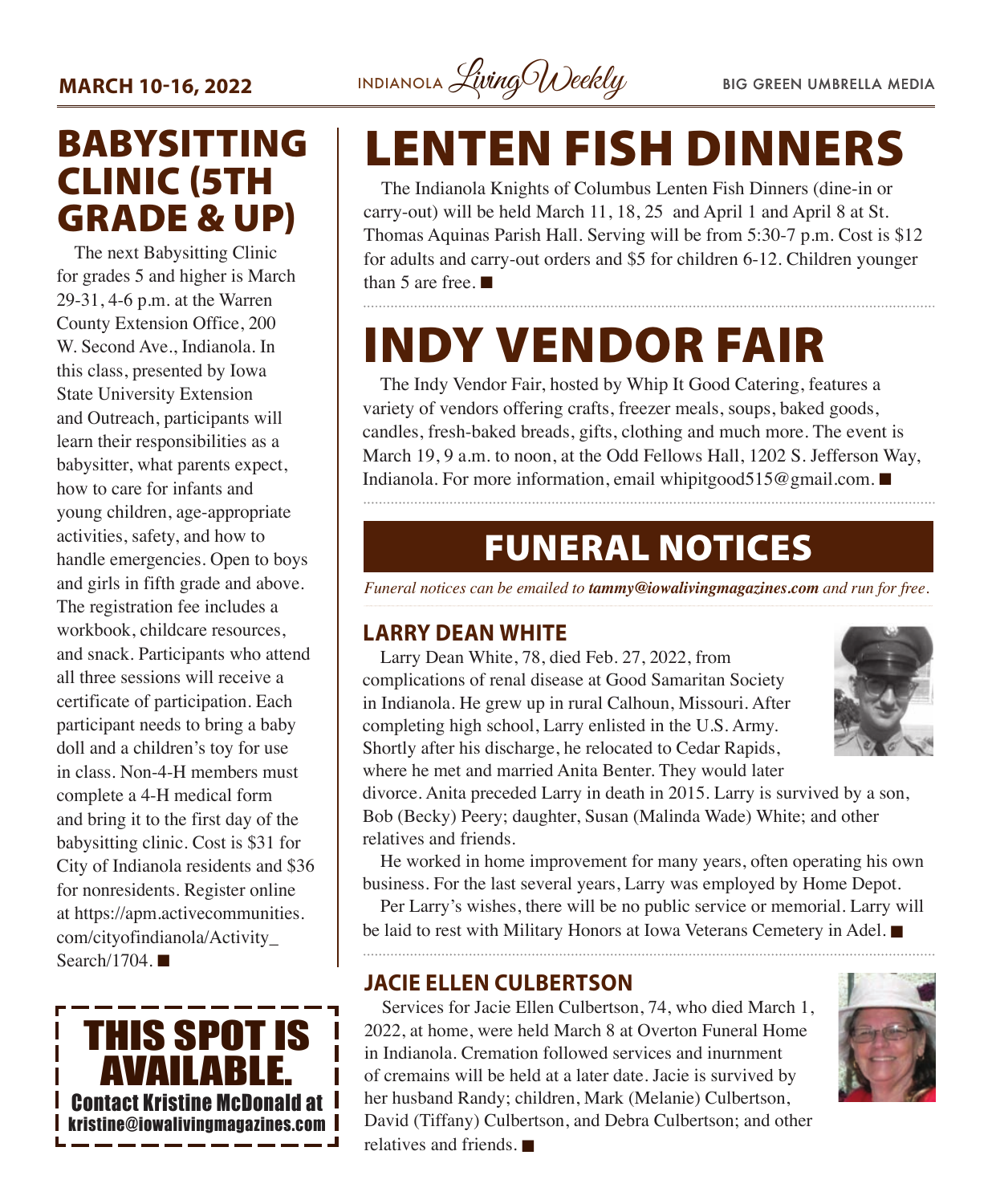

## **SEEN IN INDIANOLA** THE PARKS AND RECREATION PLAY DATE WAS HELD ON FEB. 23 AT THE ACTIVITIES CENTER.



Michaela, Hannah and JT Byers Oliver and Danielle Meuzelaar Rosie Cutts

## REGULARLY SCHEDULED PROGRAMS AT IPL

**• Storytimes**, Tuesdays and Thursdays, 10:30 a.m. Stories, songs and shaker eggs, of course.

**• Teen Hangout**, every Wednesday, 2:30-4:30 p.m. (after school). Play board games, video games (Nintendo Switch and Wii-U), do crafts, watch movies, eat, hang out.

**• Unboxed: Books (to borrow) and goodies (to keep)**. A personalized monthly box of two library books and themed goodies. Teens grades 6-12 only. Sign up by the seventh of each month. Boxes will be ready for pickup by the 15th of each month. You can sign up by going to the library's website, [www.indianolaiowa.gov/832/library.](http://www.indianolaiowa.gov/832/library)

**• ESL Café** (new), second and fourth Thursday of each month, 5-6 p.m. Practice your English conversation skills during a conversation hour at the library. Adults of any learning level and language background are welcome to attend.

**• Handpicked:** Sign up by the seventh of every month to pick up your box the 15th to 22nd of every month. Personalized book and DVD picks to borrow and themed goodies to keep. You can sign up on the library's website, [www.indianolaiowa.gov/832/library.](http://www.indianolaiowa.gov/832/library) ■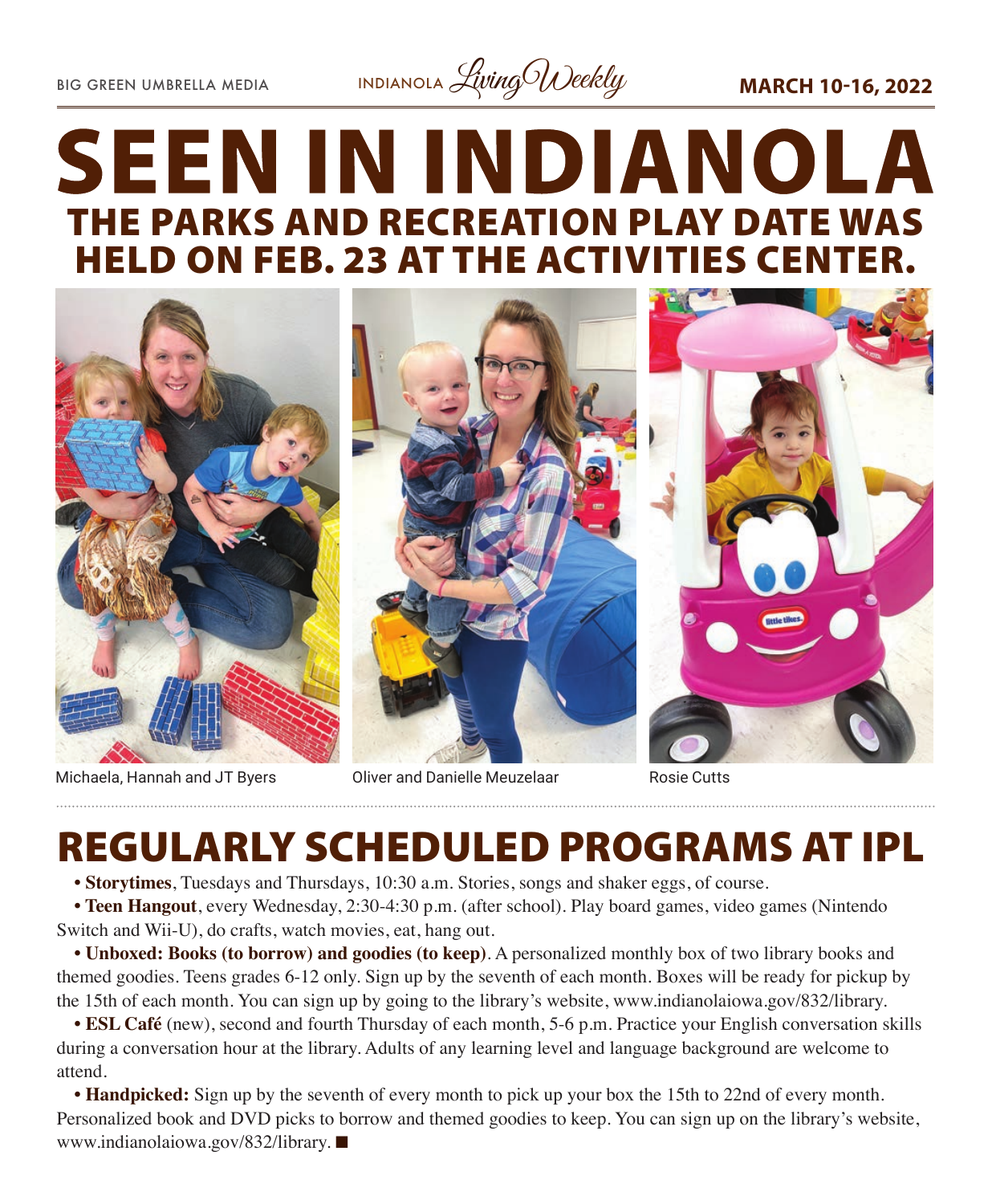

#### **EVENTS IN THE AREA** EMAIL YOUR EVENT INFORMATION TO<br>TAMMY@IOWALIVINGMAGAZINES.COM

#### DES MOINES PERFORMING ARTS

**Des Moines Civic Center/Cowles Commons/Stoner Theater – 221 Walnut St.**

#### **Temple Theater – 1011 Locust St.**

#### **www.desmoinesperformingarts.org**

• March 4-13: "Anon(ymous)" at the Stoner Theater.

**• March 11-12:** "Rent"

at the Des Moines Civic Center - Willis Broadway Series.



#### **• Saturday, March 12:**

"Baby Boomer Comedy Show" at the Temple Theater.

**• Tuesday, March 15:** "Disney Princess - The Concert" at the Des Moines Civic Center.

**• Friday-Saturday, March 18-19:** Comedy XPeriment at the Stoner Theater.

• **March 22-27:** "Hadestown" at the Des Moines Civic Center - Willis Broadway Series.

**• Saturday, March 26:** "Doodle POP" at the Temple Theater - Wellmark Family Series.

**• Tuesday, March 29:** "Madagascar The Musical Live!" at the Des Moines Civic Center.

#### **COMEDY**

**• Thursday, March 10:** Mick Foley at Funny Bone, 560 S. Prairie View Drive, Suite 100, Des Moines; www. desmoines.funnybone.com.



#### MANDALAS & HENNA ART CLASS

#### **Sunday, March 13, 12:30-3:30 p.m. Principal Studio 5, Des Moines Art Center, 5700 Grand Ave.**

Explore traditional mandala and henna patterns while learning about the history of art in India. From medieval times to the present day, students will be exposed to examples of traditional mandala and henna patterns, rangoli, lettering and paintings. Tuition is \$30 (\$24 for members), and the material fee is \$25. To register, visit https://my.desmoinesartcenter.org/12466/12468.

#### ST. PATRICK'S DAY PARADE

#### **Thursday, March 17, noon Downtown Des Moines**

The Friendly Sons of St. Patrick are staging their annual parade in downtown Des Moines, beginning at noon, starting at 15th Street and Grand Avenue, heading east to Eighth Street. New this year is a Block Party at 13th and Grand, from 8 a.m. to 1 p.m. Your \$5 admission gets you access to watch the parade, food trucks, live music, a beer tent and more. More information is available at www.friendlysonsiowa.com.

### AN EVENING OF CELTIC MUSIC

#### **March 12, 7 p.m. Windsor Presbyterian Church, 6301 University Ave., Windsor Heights**

Crossroads of Iowa presents "ClearJoy Music: An Evening of Celtic Music." Admission is free. A freewill offering will be accepted to support Crossroads of Iowa programs. ClearJoy is a musical collaboration of two sisters specializing in Celtic and Scottish music. Crossroads is a not-for-profit organization offering programs for women, including those in jail or prison, with a focus on mental wellness using a holistic approach.

#### JURASSIC QUEST

**Friday and Saturday, March 11-12, 9 a.m. to 8 p.m.; Sunday, March 13, 9 a.m. to 6 p.m. Iowa Events Center, 730 Third St., Des Moines**

Tickets are available online at https://www. jurassicquest.com/events/des-moines-ia and cost \$22 for kids and adults and \$19 for seniors. Ticket for unlimited rides for kids is \$36, which includes entry. General admission includes live shows, arts and crafts activities, dinosaur and marine exhibits. Tickets for individual and premium activities will be available on-site (from \$6). Off peak hours are weekdays (all day) and weekends after 3 p.m. Free entry for children younger than  $2. \blacksquare$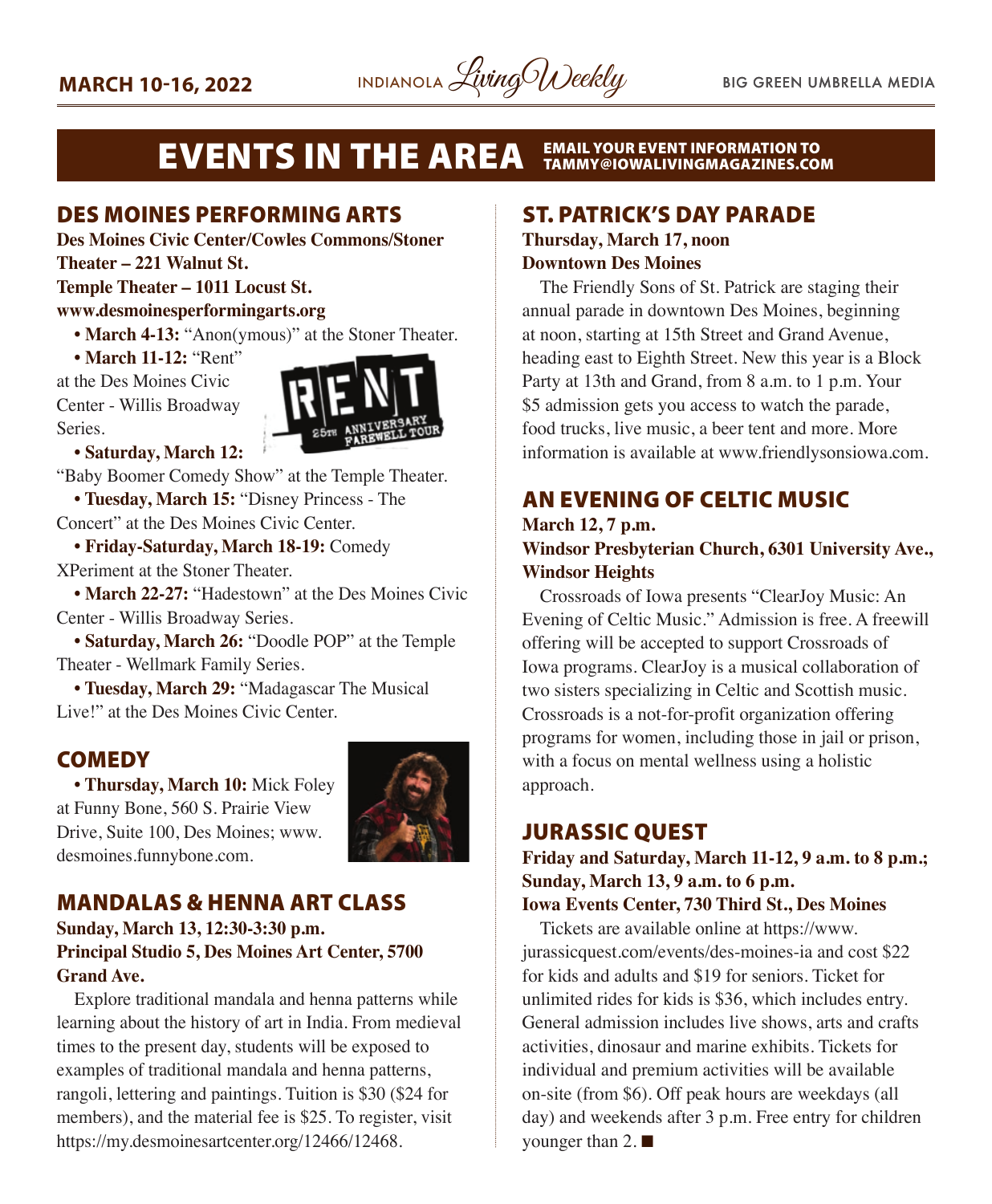

## RECIPE STEP INTO SPRING WITH A SWEET, FRESH MEAL



*(Family Features)* As the weather turns the corner and temperatures rise, opportunities for dining outdoors and soaking up the sunshine abound. Patio meals often mean fresh flavors, making spring a perfect time for heading outside with your favorite seasonal dishes.

The freshness of Texas 1015 Sweet Onions is an ideal starting point for recipes that heighten the enjoyment of al fresco dining. As the first spring sweet onion of the season, they're harvested and packed fresh, meaning they're never stored. Plus, with no burning sensation when you cut them, you can skip the tears for more enjoyable meal prep.

It's a versatile veggie that can be grilled, roasted, eaten fresh or caramelized for delightful recipes like this Flatbread with Caramelized Onions, Bacon and Arugula. Find more recipes to celebrate spring at  $tx1015.com.$ 

### **FI ATRREAD WITH** CARAMELIZED ONIONS, BACON AND ARUGULA

*Recipe courtesy of South Texas Onions*

#### **Servings:** 2-3

1 tablespoon butter 1/2 tablespoon olive oil 1 large sweet onion, sliced 1/2 teaspoon balsamic vinegar 1 naan flatbread (rectangular shape) 1 cup cheddar cheese, shredded 1 cup fontina cheese, shredded 4 slices bacon arugula olive oil (optional) lemon juice (optional)

**To make caramelized onions:** In pan over medium-high heat, heat butter and olive oil. Add onions and let sit about five minutes. Once onions start sweating, turn heat to low and cover pan. Cook onions to deep golden brown, stirring every 10-15 minutes. With 10 minutes left, stir in balsamic vinegar.

**To make flatbread:** Preheat oven to 425 F. On flatbread, layer cheese, bacon and caramelized onions. Bake 13-15 minutes, or until cheese is bubbly and edges are golden brown.

Toss arugula with olive oil and lemon juice, if desired, before placing on flatbread.